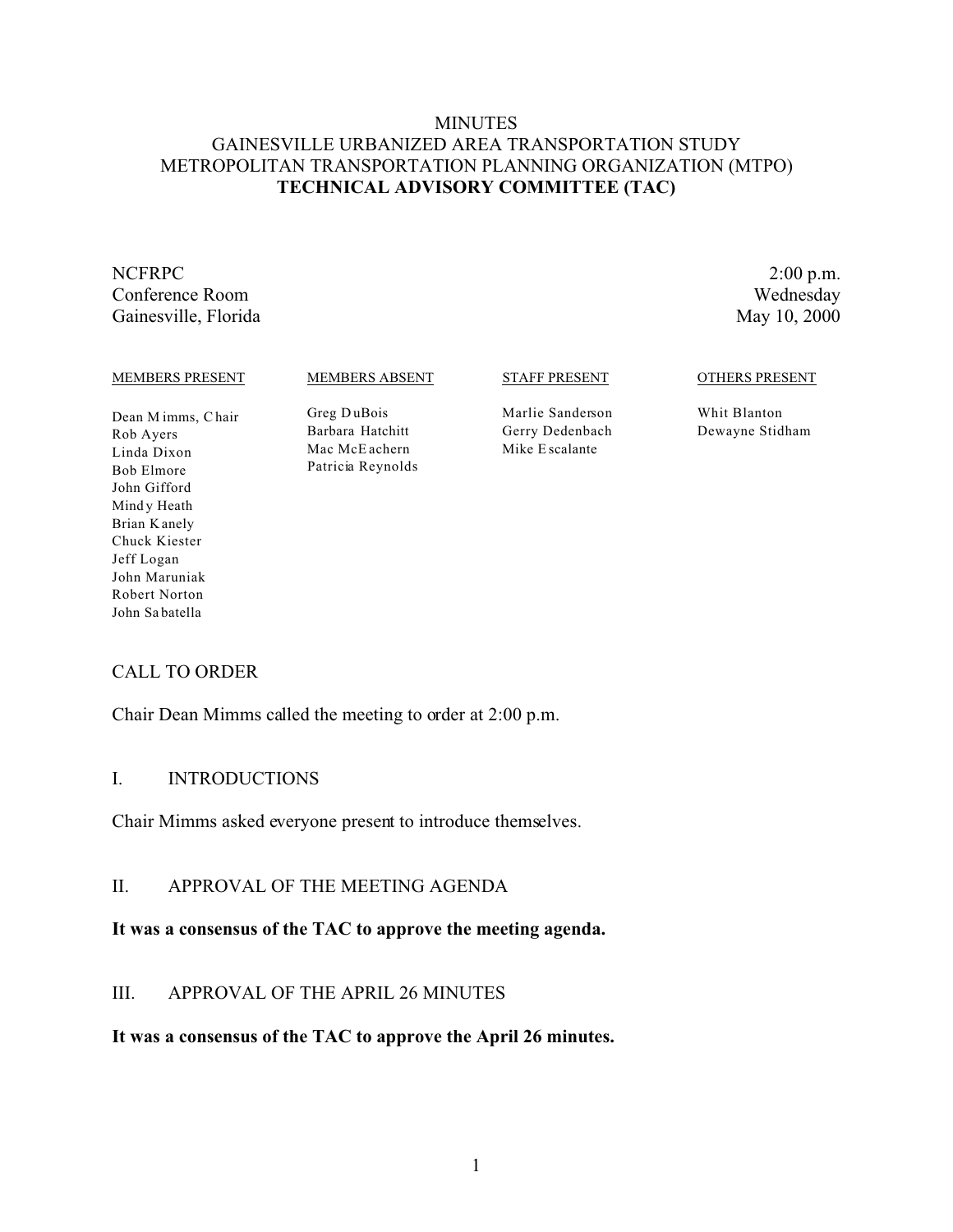### IV. CHAIRMAN'S REPORT

Mr. Marlie Sanderson, MTPO Director of Transportation Planning, stated that the next MTPO meetings are scheduled for May 11 and June 8 and the next TAC meeting is scheduled for May 24.

# V. AGENDA ITEMS TO BE DISCUSSED LISTED IN ORDER OF IMPORTANCE

# A. STATE ROAD 26A - WEST OF W. 34<sup>TH</sup> STREET

There was no discussion of this agenda item.

# B. UNIVERSITY AVENUE/MAIN STREET CORRIDOR TRAFFIC ANALYSIS

Mr. Sanderson stated that, at its meeting on March 9, the MTPO approved the University Avenue/Main Street Corridor Traffic Analysis contract with Renaissance Planning Group (RPG). He said that, included in the meeting materials, as Exhibits 1 and 2, is information that has been developed so far by RPG concerning this traffic analysis. He said that the TAC needs to review the enclosed material and develop MTPO recommendations. He added that Mr. Whit Blanton, RPG Vice President, was present to discuss the traffic analysis.

Mr. Blanton discussed the University Avenue/Main Street Corridor Traffic Analyses and answered questions.

### **It was a consensus of the TAC to recommend that the MTPO approve the following as the 6 th Alternative:**

- **1. modifications to a parallel roadway to divert traffic from a 2-lane University Avenue;**
- **2. reduce lanes on University Avenue from W 34th Street to North-South Drive only; and**
- **3. keep University Avenue as a 4-lane facility from North-South Drive to W 13th Street.**
- **ACTION: Brian Kanely moved to recommend that the MTPO:**
	- **1. request the combination of Alternative M1 with State Road 26, from W 34th Street to North-South Drive as a 2-lane facility for the following reasons:**
		- **A. funding is already programmed for the Main Street and State Roads 26/26A projects; and**